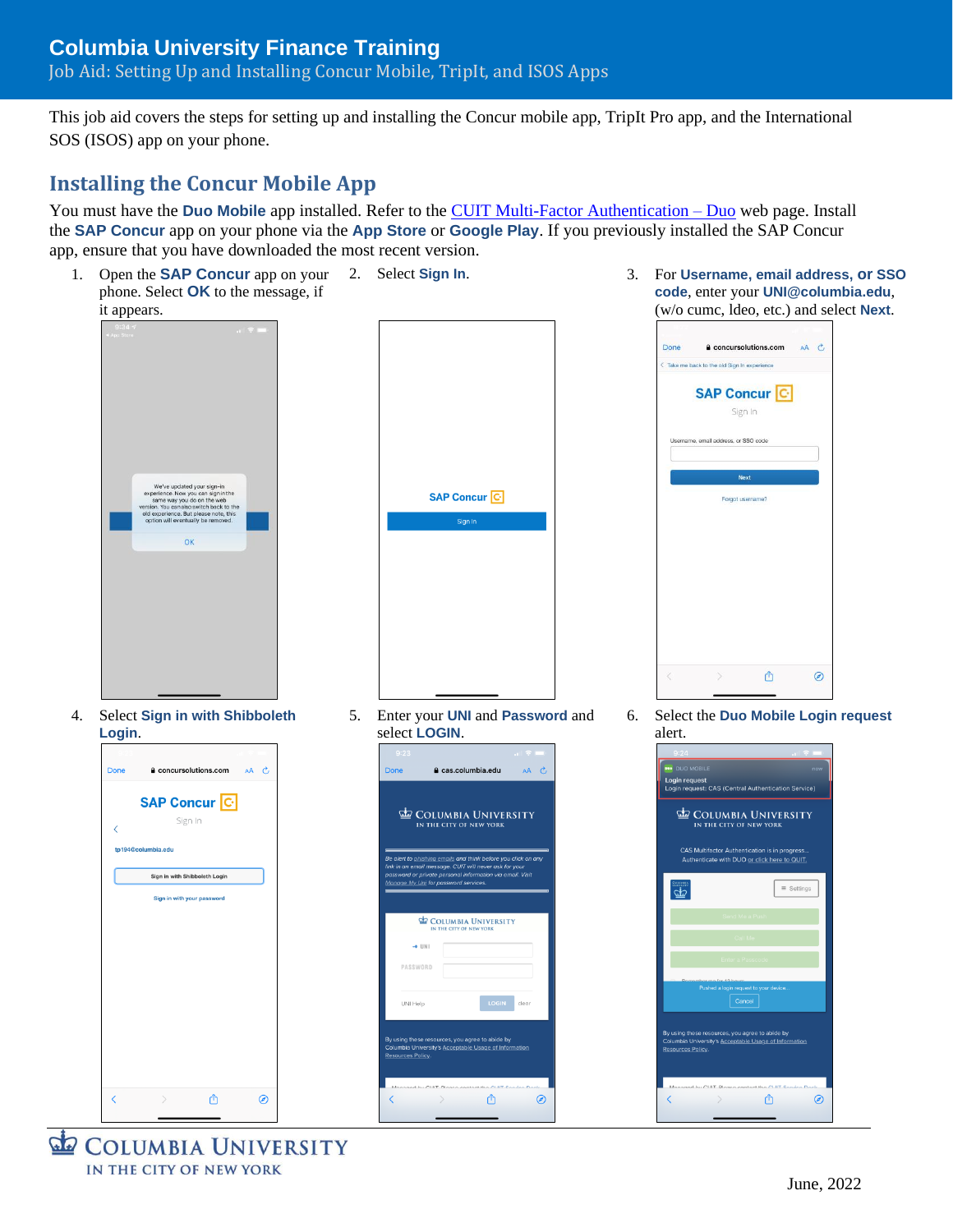Job Aid: Setting Up and Installing Concur Mobile, TripIt, and ISOS Apps

- 
- 7. Select **Approve**. 8. Select to go back to **SAP Concur**. You can begin to use the Concur mobile



**Note:** *The Concur mobile App is intended for the end user only and does not support Delegation. Delegates must use the Concur Desktop application. Approval of Pre-Trips Requests with an Advance is not currently supported on the Concur mobile app.*

# **Setting Up and Installing the TripIt App**

By registering TripIt through your Concur account, you automatically receive all the features of TripIt Pro at no cost. If you have previously installed TripIt, you can link it to your Concur account to receive the TripIt Pro features. Do not purchase and install the TripIt Pro app. Ignore any upgrade messages.

1. Login into the **Concur** desktop application. In the Alerts section, notice the link to **Connect to TripIt**.



**Note:** *You can also access the TripIt link by going to* Profile Settings > Connected Apps.

2. Click **Connect to TripIt**. A sign-up window appears with the Email Address associated with your Concur account



**Note:** *If you already have a TripIt account, click* Link my Accounts*.*

COLUMBIA UNIVERSITY IN THE CITY OF NEW YORK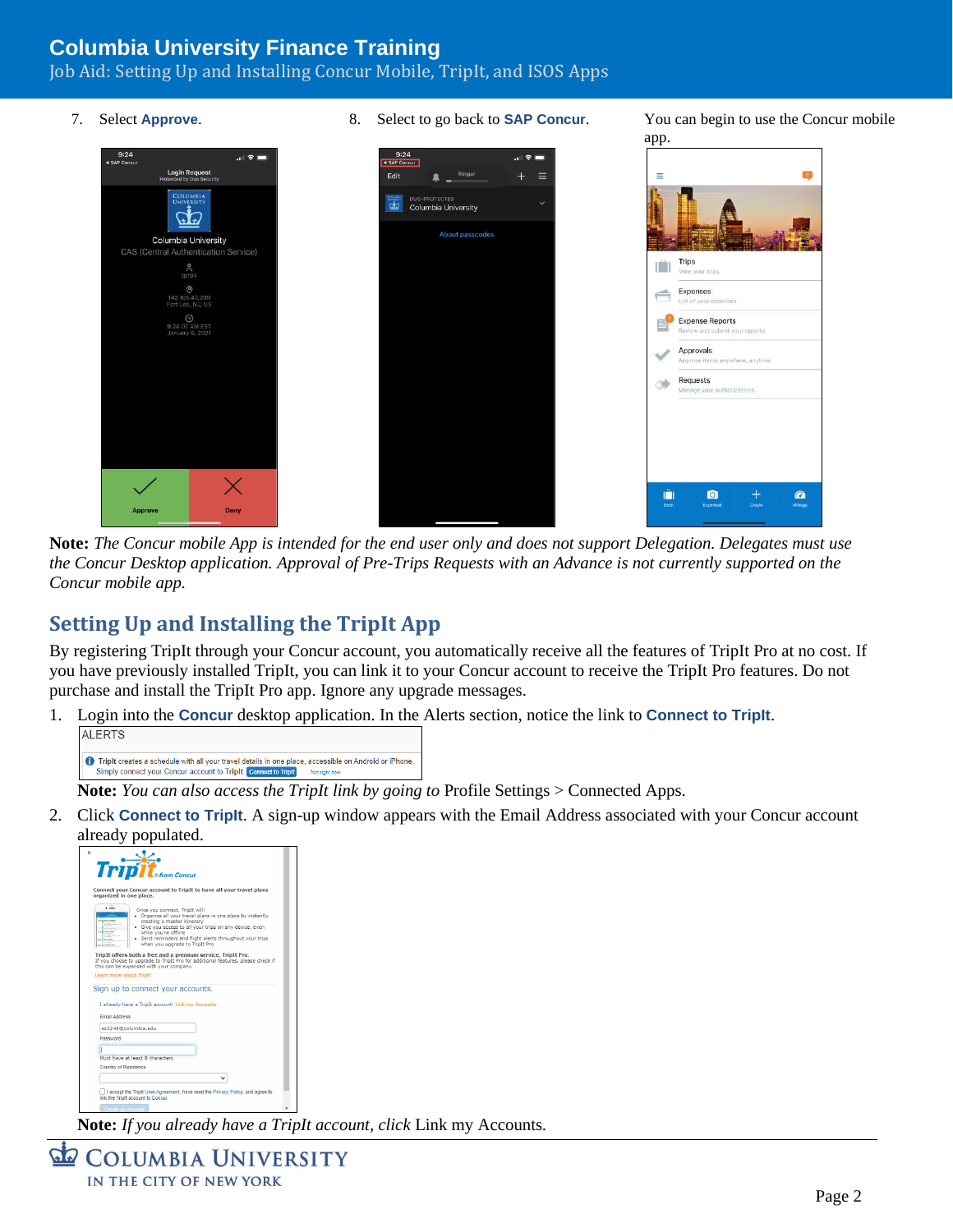#### Job Aid: Setting Up and Installing Concur Mobile, TripIt, and ISOS Apps

- 3. Create a **Password** with at least 8 characters, select your **Country of Residence**, and accept the **User Agreement**.
- 4. Click **Create an Account**. A message appears for you to verify your email address.



5. Go to your email inbox, view the email from [support@tripit.com](mailto:support@tripit.com) and click **Verify Email.**

| <b>Tripit</b><br>k<br>⊕ from Concur                                                            |
|------------------------------------------------------------------------------------------------|
| Welcome to TripIt!                                                                             |
| We just need to make sure you're you. Please verify your email to get<br>started.              |
| <b>Verify Email</b>                                                                            |
| Next, forward your travel confirmations to plans@tripit.com and we'll<br>build your itinerary. |
| Happy travels,                                                                                 |
| TripIt                                                                                         |
|                                                                                                |

The TripIt webpage appears. Do not select the TripIt Pro free trial option.

| Search                                                                    |                                                                                                                     |                                        |
|---------------------------------------------------------------------------|---------------------------------------------------------------------------------------------------------------------|----------------------------------------|
|                                                                           | <b>TripIt: Travel Planner</b>                                                                                       |                                        |
|                                                                           | Trip & Vacation Organizer                                                                                           |                                        |
|                                                                           | <b>OPEN</b>                                                                                                         | rħ                                     |
| $4.8 \star \star \star \star$                                             | #98                                                                                                                 | $4+$                                   |
| 183K Ratings                                                              | Travel                                                                                                              | Age.                                   |
| <b>What's New</b>                                                         |                                                                                                                     | <b>Version History</b>                 |
| Version 12.5.0                                                            |                                                                                                                     | 1mo ago                                |
|                                                                           | your device language if it's set to French, German, or<br>Japanese. If your TripIt emails and alerts are still more |                                        |
|                                                                           | Triplt Pro (1 Year)<br>Premium Perks for<br>Frequent Travelers                                                      |                                        |
| • You've probably noticed that Triplt now matches<br><b>Subscriptions</b> | \$48.99                                                                                                             |                                        |
| <b>Preview</b>                                                            |                                                                                                                     |                                        |
|                                                                           |                                                                                                                     | All your<br>plans in o<br>Now with Day |

- 6. Install the **TripIt** app on your phone via the **App Store** or **Google Play**. Do not purchase and install the TripIt Pro app as the account you just created in Concur gives you free access to TripIt Pro features.
- 7. Open the TripIt app on your phone and select **Sign In**.

|    | . .                                                        |  |
|----|------------------------------------------------------------|--|
|    | <b>Create an Account</b>                                   |  |
|    | Sign In                                                    |  |
| 8. | Enter your Email Address and Password then select Sign In. |  |
|    | Email Address                                              |  |

| Password |         |  |
|----------|---------|--|
|          |         |  |
|          | Sign In |  |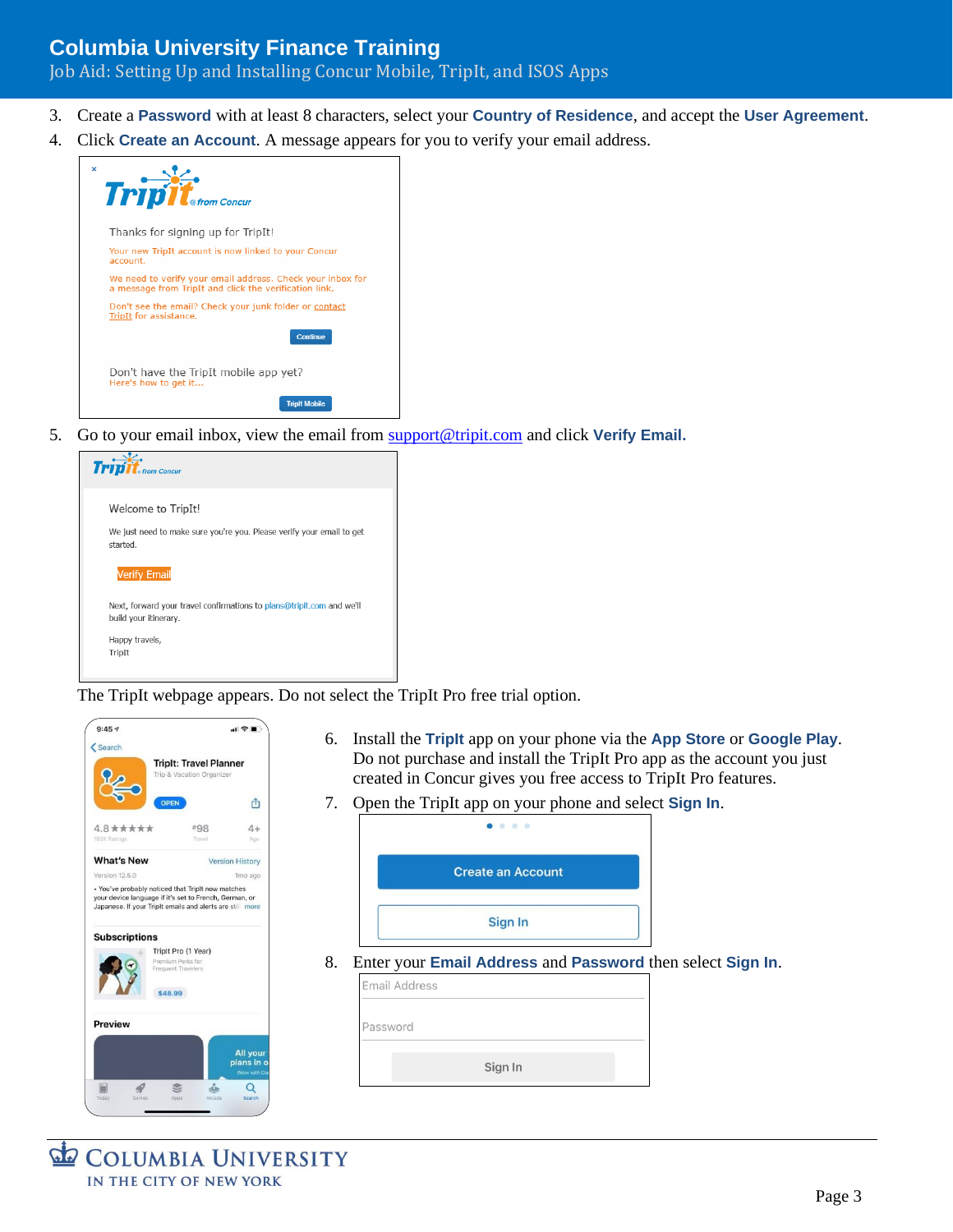#### Job Aid: Setting Up and Installing Concur Mobile, TripIt, and ISOS Apps

### **Setting Up and Installing the International SOS (ISOS) Assistance App**

The International SOS Assistance App is a stand-alone app to assist with international travel. It is not linked with your Concur account, just install it and register on your phone.



- 1. Install the **ISOS** app on your phone via the **App Store** or **Google Play**.
- 2. Open the app and allow it to use your location and send notifications when prompted.
- 3. Select **New User? Register Here**.



4. Enter your **First Name** and **Lastname/Surname** as it appears on your passport, your **Phone** number, and your **Email** address.

| 12:16 $\sim$<br>4 App Store | ਗ ∻ ∎ੇ                                                                                 |
|-----------------------------|----------------------------------------------------------------------------------------|
|                             | <b>Register</b>                                                                        |
|                             | Please create your account to experience all the features of the<br>Assistance App.    |
|                             | First Name* (As it appears on your passport)                                           |
|                             | Lastname/Surname* (As it appears on your passport)                                     |
| <b>United States</b>        | Where do you live?                                                                     |
| Phone*                      | 5556667777                                                                             |
|                             | Email* (Use your organisation's email address)                                         |
| Membership #                |                                                                                        |
|                             | Please provide your organisation's International SOS<br>Membership Number.<br>Register |

- 5. In the **Membership #** field enter Columbia's membership number **11BSGC000064**.
- 6. Select **Register**. An email will be sent to the email address you provided.
- 7. Go to your email inbox, view the email from [app@internationalsos.com,](mailto:app@internationalsos.com) and click the link provided to set your password. The webpage to update your password appears.

| Hello ez2248@columbia.edu,<br>Please fill out the form below to update your password. |   |
|---------------------------------------------------------------------------------------|---|
| New password                                                                          |   |
|                                                                                       | × |
| Re-type your new password                                                             |   |
|                                                                                       | × |
| Your password must be at least 6 characters.                                          |   |
| Your password must contain at least one capital letter.                               |   |
| Your password must contain at least one special character[@#\$%^&+=_].                |   |

8. Type a **New password**, **Re-type your new password**, and select **Update Password**. The password must be at least six characters, one upper case letter, one special character ( $@$ #\$^% & +=  $\Box$ ).